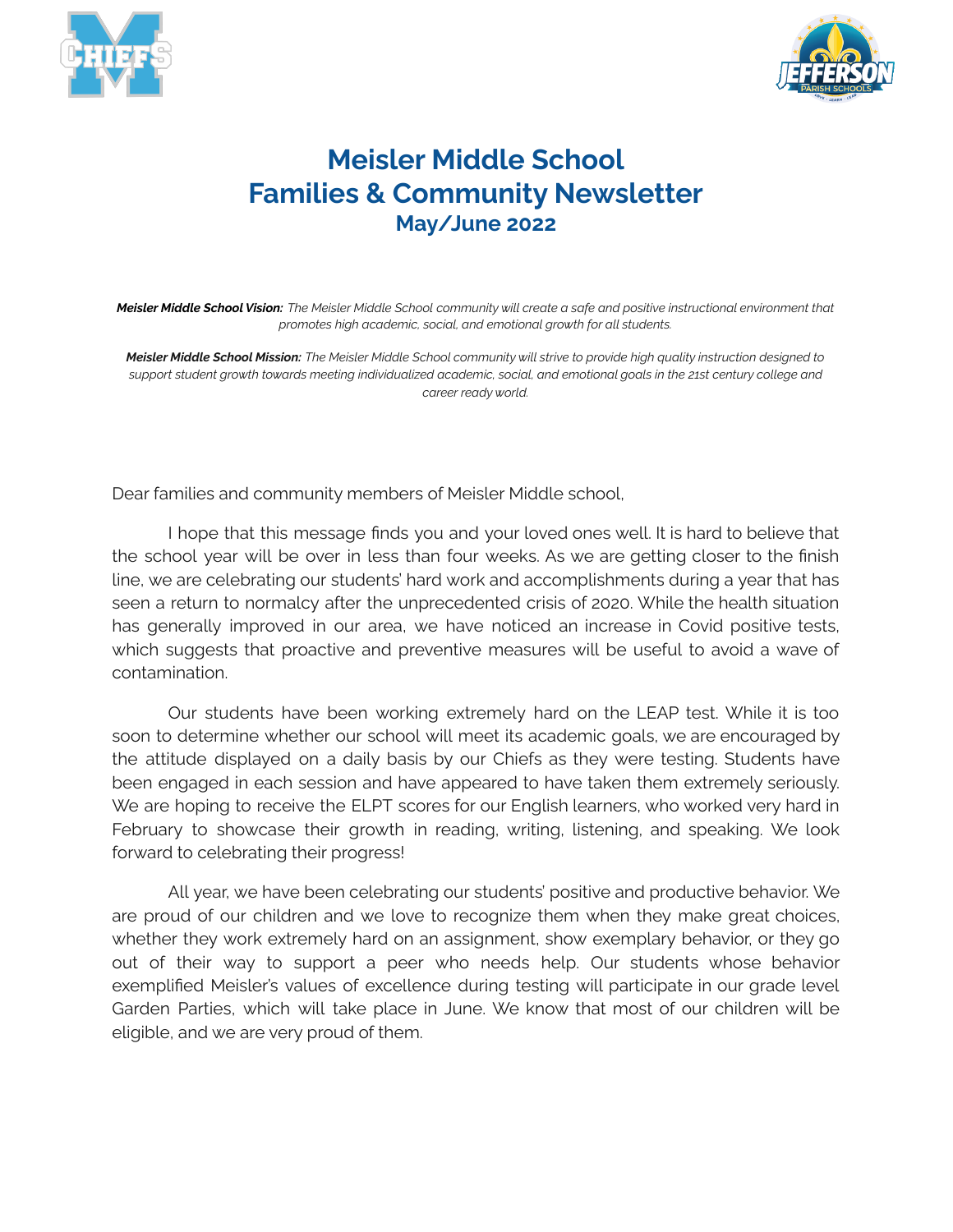



Our eighth graders will soon be in High School! To honor and celebrate their accomplishments during their middle school years, our Move Up Ceremony will be held on June 7th, 2022. Assuming the health situation does not change, children will be allowed to invite two guests. Each child will receive a pair of tickets that will be returned to school, indicating the name of each guest.

Please keep in mind that the Move Up ceremony is not a graduation. It does not imply that students satisfied the academic or/and attendance requirements to continue on to ninth grade. Instead, it is a celebration of an accomplishment, as we know that the vast majority of our children will start a new academic journey in three months. It is also a celebration of our values. Our children are rewarded on a constant basis for displaying positive and productive behavior. Please be aware that participation in the Move Up ceremony is contingent upon exemplary behavior from our Chiefs. Choosing to act in a way that contradicts Meisler's values of excellence may lead to being excluded from the event. In this unfortunate event, the student would receive her or or his certificate without being allowed to participate in the collective celebration.

As we have been throughout the school year, we continue to be committed to our school community's safety. If you have concerns regarding bullying, please report it immediately. We also continue to work everyday to build character among our children. We reward positive and productive behavior, and we set high standards in the way we behave and act with one another. Please keep in mind that students must be in full uniform every day. While children may bring their phone to school, it must be turned off, and it may never be visible. Utilizing a cell phone on campus is a significant infraction. To protect our school community, we are conducting random searches on a daily basis. Please remember that only administrators can search students; other faculty members may not do so. We are also asking our families to strictly follow our single point of entry protocols, and to walk directly to the office when buzzed in. Your commitment to making our school community a nurturing and welcoming environment is much appreciated.

Thank you so much for your continued support. Please continue to reach out to me at any time if you have any questions or concerns. We look forward to a successful end of the school year 2021-2022!

*Thomas Chaze, Principal [Thomas.chaze@jpschools.org](mailto:Thomas.chaze@jpschools.org)*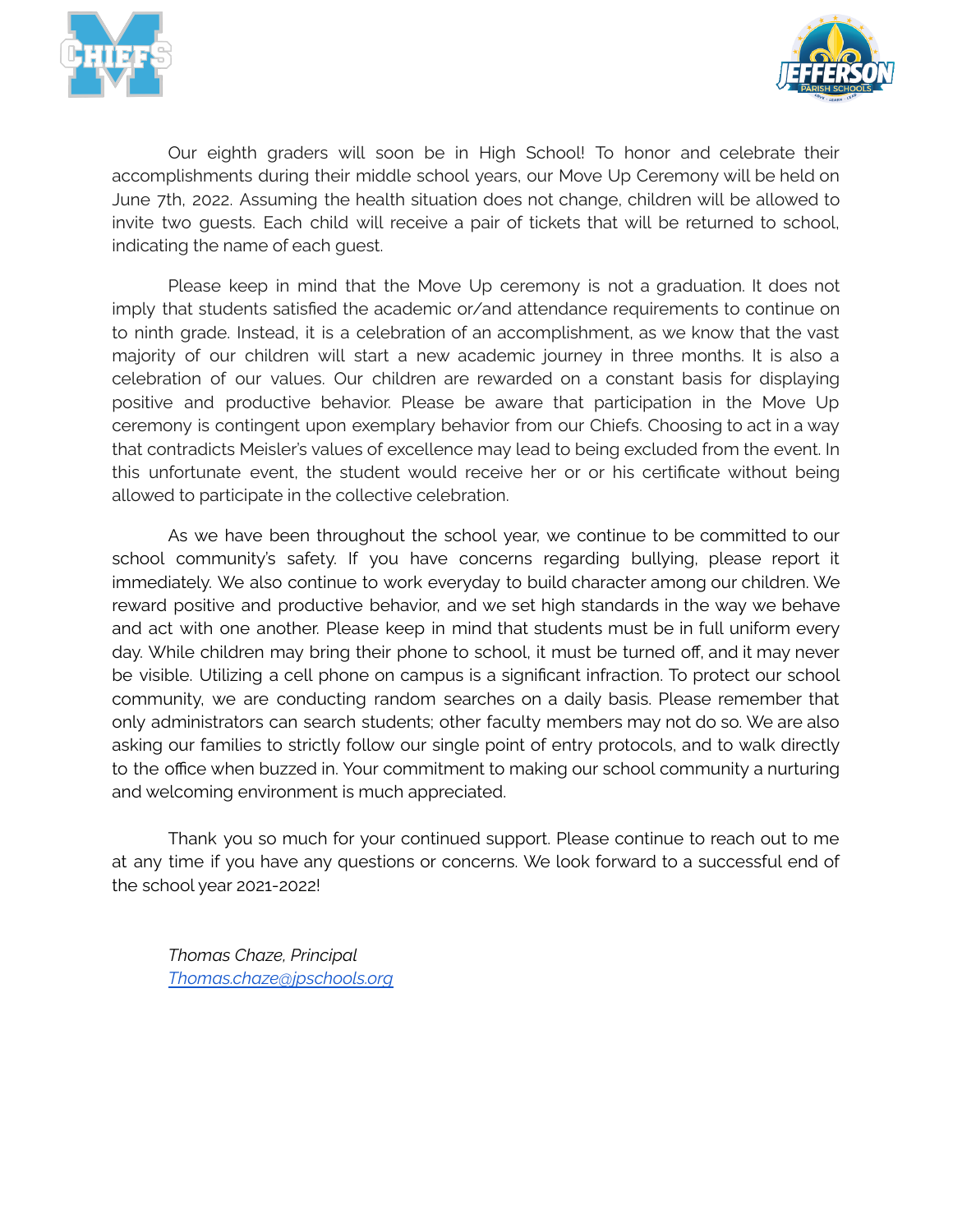



## **Meisler Middle School Boletín de Familias y Comunidad Mayo/Junio 2022**

**Visión de Meisler Middle School:** La comunidad de Meisler Middle School creará un ambiente educativo seguro y positivo que promueve un alto crecimiento académico, social y emocional para todos los estudiantes.

**Misión de Meisler Middle School:** La comunidad de Meisler Middle School se esforzará por brindar instrucción de alta calidad diseñada para apoyar el crecimiento de los estudiantes hacia el logro de metas académicas, sociales y emocionales individualizadas en el mundo del siglo XXI preparado para la universidad y la carrera.

Estimadas familias y miembros de la comunidad de Meisler Middle School,

Espero que este mensaje los encuentre bien a usted y a sus seres queridos. Es difícil creer que el año escolar terminará en menos de cuatro semanas. A medida que nos acercamos a la línea de meta, celebramos el arduo trabajo y los logros de nuestros estudiantes durante un año que ha vuelto a la normalidad después de la crisis sin precedentes de 2020. Si bien la situación de salud en general ha mejorado en nuestra área, hemos notado un aumento en las pruebas positivas de Covid, lo que sugiere que las medidas proactivas y preventivas serán útiles para evitar una ola de contaminación.

Nuestros estudiantes han estado trabajando muy duro en la prueba LEAP. Si bien es demasiado pronto para determinar si nuestra escuela cumplirá con sus metas académicas, nos alienta la actitud que nuestros Chiefs muestran todos los días. Los estudiantes se han involucrado en cada sesión y parece que se las han tomado muy en serio. Esperamos recibir los puntajes de ELPT para nuestros estudiantes de inglés, quienes trabajaron muy duro en febrero para mostrar su crecimiento en lectura, escritura, comprensión auditiva y expresión oral. iEsperamos celebrar su progreso!

Durante todo el año, hemos estado celebrando el comportamiento positivo y productivo de nuestros estudiantes. Estamos orgullosos de nuestros hijos y nos encanta reconocerlos cuando toman buenas decisiones, ya sea que trabajen muy duro en una tarea, muestran un comportamiento ejemplar o hagan todo lo posible para apoyar a un compañero que necesita ayuda. Nuestros estudiantes cuyo comportamiento ejemplifica los valores de excelencia de Meisler durante las pruebas participarán en nuestras fiestas de Garden Party, que se llevarán a cabo en junio. Sabemos que la mayoría de nuestros niños serán elegibles y estamos muy orgullosos de ellos.